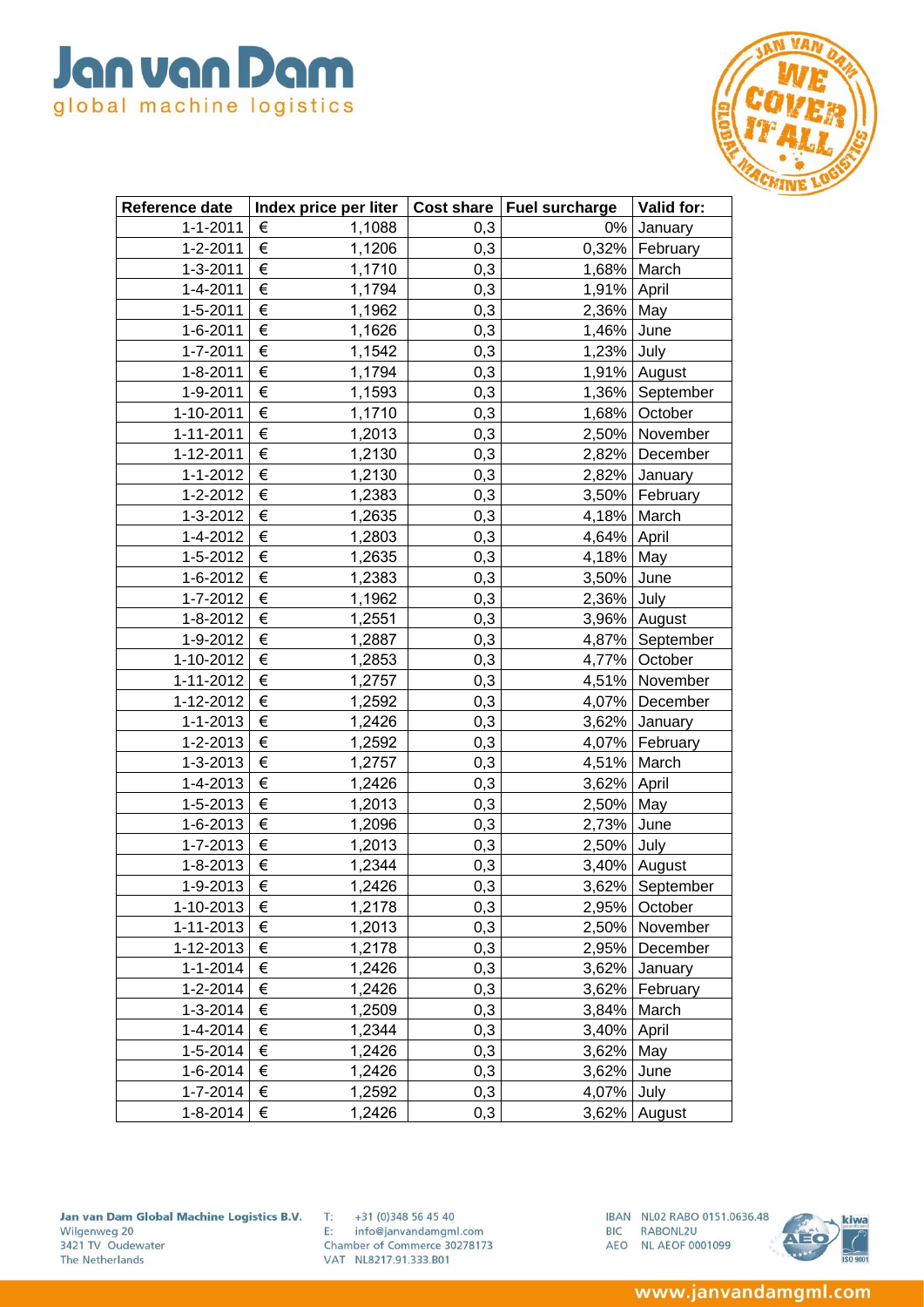

| Reference date  | Index price per liter   Cost share   Fuel surcharge |     |             | Valid for:        |
|-----------------|-----------------------------------------------------|-----|-------------|-------------------|
| 1-9-2014        | €<br>1,2344                                         | 0,3 | 3,40%       | September         |
| 1-10-2014       | $\in$<br>1,2261                                     | 0,3 | 3,17%       | October           |
| $1 - 11 - 2014$ | $\in$<br>1,1848                                     | 0,3 |             | 2,06% November    |
| 1-12-2014       | €<br>1,1600                                         | 0,3 | 1,38%       | December          |
| $1 - 1 - 2015$  | €<br>1,0608                                         | 0,3 | 0,00%       | January           |
| 1-2-2015        | €<br>1,0526                                         | 0,3 |             | 0,00%   February  |
| 1-3-2015        | €<br>1,1352                                         | 0,3 | 0,71%       | March             |
| $1 - 4 - 2015$  | $\in$<br>1,1187                                     | 0,3 | 0,27% April |                   |
| 1-5-2015        | €<br>1,1517                                         | 0,3 | 1,16%       | May               |
| 1-6-2015        | $\overline{\epsilon}$<br>1,1517                     | 0,3 | 1,16%       | June              |
| $1 - 7 - 2015$  | €<br>1,1352                                         | 0,3 | 0,71%       | July              |
| $1 - 8 - 2015$  | €<br>1,0691                                         | 0,3 |             | 0,00% August      |
| 1-9-2015        | €<br>1,0278                                         | 0,3 |             | 0,00% September   |
| 1-10-2015       | €<br>1,0443                                         | 0,3 | 0,00%       | October           |
| 1-11-2015       | $\overline{\epsilon}$<br>1,0443                     | 0,3 | 0,00%       | November          |
| 1-12-2015       | $\overline{\epsilon}$<br>1,0443                     | 0,3 | 0,00%       | December          |
| 1-12-2017       | $\in$<br>1,1270                                     | 0,3 |             | 0,49% December    |
| $1 - 1 - 2018$  | €<br>1,1430                                         | 0,3 |             | $0,92\%$ January  |
| 1-2-2018        | €<br>1,1430                                         | 0,3 |             | 0,92%   February  |
| 1-3-2018        | $\in$<br>1,1269                                     | 0,3 | 0,49%       | March             |
| 1-4-2018        | €<br>1,1430                                         | 0,3 | 0,92%       | April             |
| 1-5-2018        | $\in$<br>1,1770                                     | 0,3 | 1,84%       | May               |
| 1-6-2018        | €<br>1,2260                                         | 0,3 | 3,17%       | June              |
|                 |                                                     |     |             |                   |
| 1-7-2018        | €<br>1,2096                                         | 0,3 | 2,73%       | July              |
| 1-8-2018        | €<br>1,2096<br>€                                    | 0,3 |             | 2,73% August      |
| 1-9-2018        | 1,2180                                              | 0,3 | 2,95%       | September         |
| 1-10-2018       | $\in$<br>1,2430                                     | 0,3 | 3,63%       | October           |
| 1-11-2018       | €<br>1,2510                                         | 0,3 | 3,85%       | November          |
| 1-12-2018       | €<br>1,1770                                         | 0,3 |             | 1,84% December    |
| $1 - 1 - 2019$  | €<br>1,1350                                         | 0,3 | 0,71%       | January           |
| 1-2-2019        | €<br>1,1770                                         | 0,3 |             | 1,84% February    |
| 1-3-2019        | $\in$<br>1,2100                                     | 0,3 | 2,74%       | March             |
| 1-4-2019        | €<br>1.2100                                         | 0,3 | 2,74% April |                   |
| 1-5-2019        | €<br>1,2340                                         | 0,3 | 3,39% May   |                   |
| 1-6-2019        | €<br>1,2180                                         | 0,3 | 2,95%       | June              |
| 1-7-2019        | €<br>1,1850                                         | 0,3 | 2,06%       | July              |
| $1 - 8 - 2019$  | €<br>1,2010                                         | 0,3 |             | 2,49% August      |
| 1-9-2019        | €<br>1,1850                                         | 0,3 |             | 2,06%   September |
| 1-10-2019       | €<br>1,2260                                         | 0,3 |             | 3,17% October     |
| 1-11-2019       | €<br>1,2180                                         | 0,3 | 2,95%       | November          |
| 1-12-2019       | €<br>1,2340                                         | 0,3 | 3,39%       | December          |
| $1 - 1 - 2020$  | €<br>1,2920                                         | 0,3 | 4,96%       | January           |
| 1-2-2020        | €<br>1,2100                                         | 0,3 |             | 2,74% February    |
| 1-3-2020        | $\in$<br>1,1930                                     | 0,3 |             | 2,28% March       |
| 1-4-2020        | $\in$<br>1,1100                                     | 0,3 | 0,03%       | April             |
| 1-5-2020        | €<br>1,0770                                         | 0,3 | 0,00%       | May               |
| 1-6-2020        | €<br>1,0770                                         | 0,3 | $0,00\%$    | June              |

Jan van Dam Global Machine Logistics B.V. Wilgenweg 20 3421 TV Oudewater The Netherlands

 $T: +31(0)348564540$ E: info@janvandamgml.com

Chamber of Commerce 30278173 VAT NL8217.91.333.B01

IBAN NL02 RABO 0151.0636.48 BIC RABONL2U AEO NL AEOF 0001099



www.janvandamgml.com